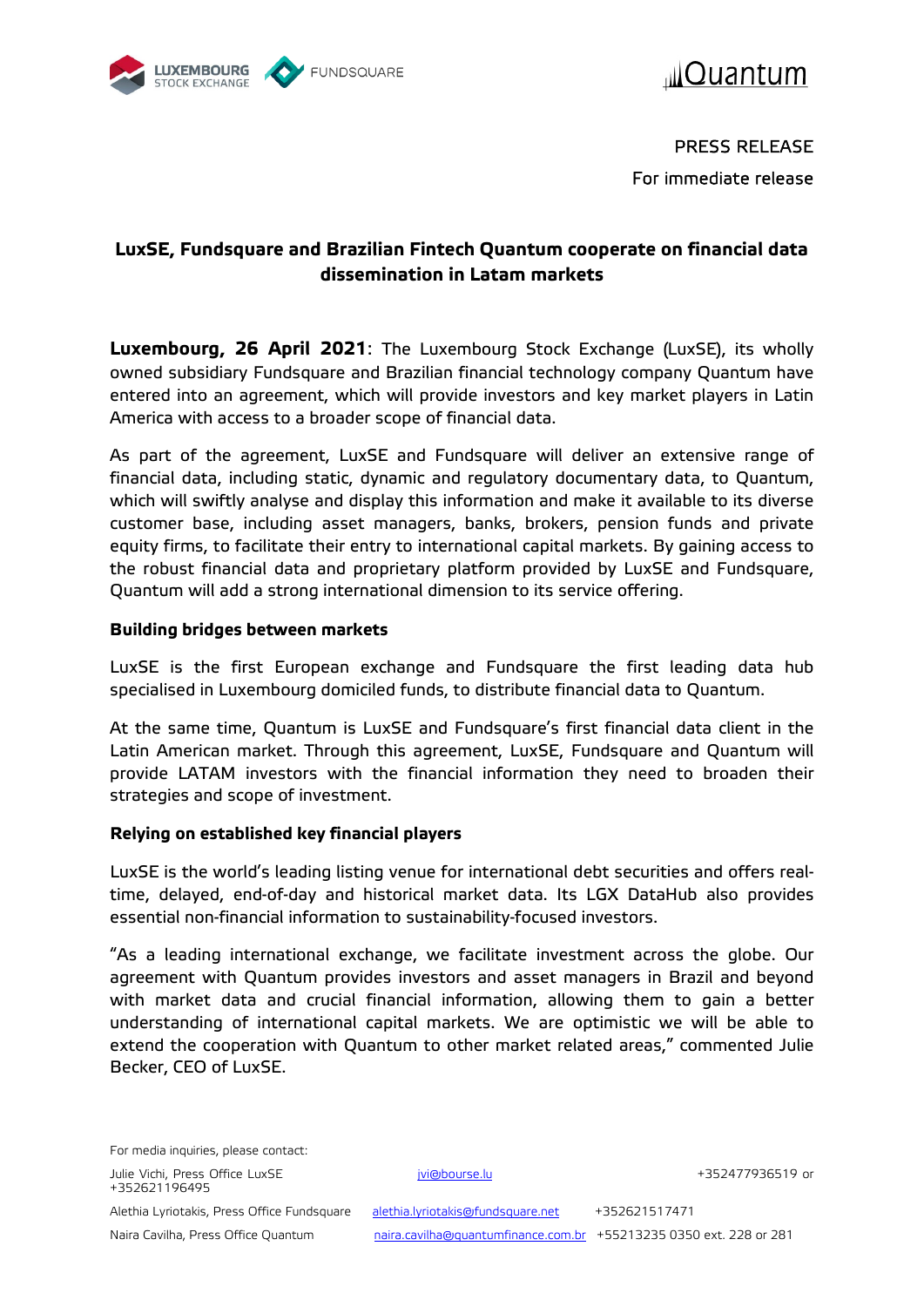



Fundsquare is the main data hub for Luxembourg domiciled funds and provides in-depth fund data to distributors, pension funds and investors looking for robust investment information and planning tools.

"The Quantum-Fundsquare agreement is an opportunity to extend our service offering beyond Europe and reinforces our objectives of international exposure. Our proprietary platform serves not only as a solution for the collection and dissemination of data in an efficient, accurate and secure way; it also acts as an ambassador for Luxembourg domiciled funds allowing them to gain visibility in the LATAM market. Fundsquare is proud to be part of such market synergies," stated Jeffrey Nadal, Managing Director and Chief Commercial Officer of Fundsquare.

### **Powering informed decisions**

Over the last two decades, Quantum has gained a solid position in Brazil as a financial technology company that helps investors and financial professionals turn data into financial analysis and winning strategies. Quantum operates a large, cloud-based financial database encompassing a wide range of quantitative and qualitative financial data that financial professionals use as a basis for their investment strategies. Through its platform, the Brazilian fintech allows market players to access, analyse, compare, track and disclose financial data in a consistent and efficient manner.

"We are very proud and excited about this agreement with the Luxembourg Stock Exchange and Fundsquare. Luxembourg is a prime domicile for Brazilian and other LATAM investors. This cooperation places us in a better position to facilitate our clients' business. Now, they can easily grow their portfolios with Luxembourg domiciled products, which, by the way, is a trend that has steadily grown in recent years. We also look forward to extend the cooperation to other areas," declared Maxim Wengert, Partner of Quantum.

This agreement reflects LuxSE, Fundsquare and Quantum's international scope and their focus on enhancing information sharing and access to global capital markets.

For media inquiries, please contact:

Julie Vichi, Press Office LuxSE in the state of the product of the state of the state of the state of the state of the state of the state of the state of the state of the state of the state of the state of the state of the +352621196495

Alethia Lyriotakis, Press Office Fundsquare [alethia.lyriotakis@fundsquare.net](mailto:alethia.lyriotakis@fundsquare.net) +352621517471

Naira Cavilha, Press Office Quantum [naira.cavilha@quantumfinance.com.br](mailto:naira.cavilha@quantumfinance.com.br) +55213235 0350 ext. 228 or 281